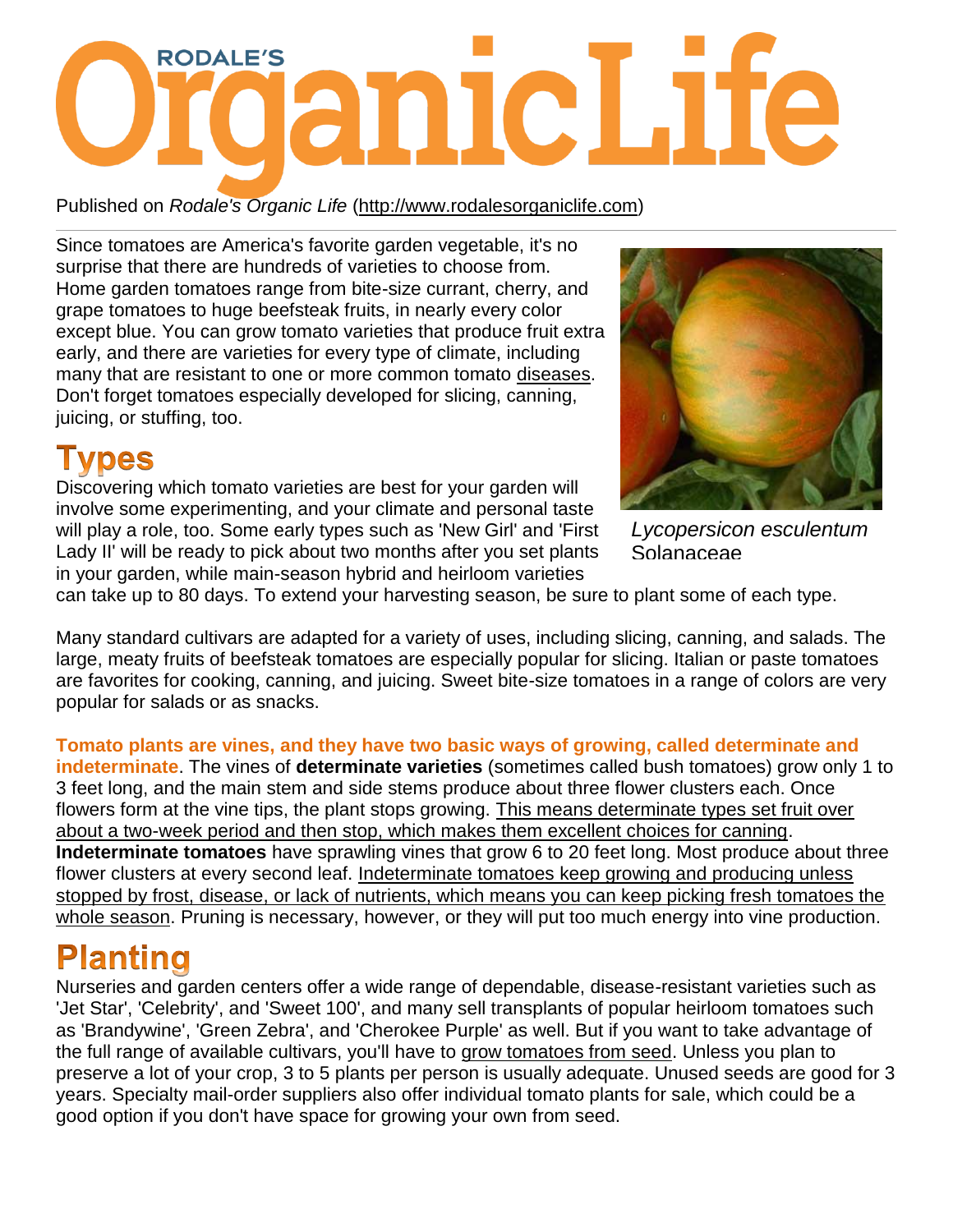At 6 to 8 weeks before the average last frost, sow seeds ¼ inch deep and 1 inch apart in well-drained flats. Seeds will germinate in about 1 week when the soil temperature is 75° to 85°F; at 60°F the germination process can take 2 weeks.

In most places, a sunny spot indoors, such as a south-facing window, provides the warm, humid environment young seedlings need. If you don't have sunny windows, use a heating coil for bottom heat and a fluorescent or grow light overhead. Lack of adequate light will make seedlings leggy and weak.

Once the seedlings emerge, keep the temperature no higher than 70°F, and water regularly. Once a week, feed with compost tea or fish emulsion, and discard any weak or sick-looking seedlings. When the second set of leaves—the first true leaves—appear, transplant to individual pots or deep containers (such as plastic cups), burying the stems deeper than they stood previously. Whatever container you use, make sure it has drainage holes in the bottom. After this initial transplanting, give the seedlings less water and more sun. As the weather warms, harden off the plants before planting them in the garden. Again, discard any weaklings that might harbor disease.



If you buy a four-pack or six-pack of transplants from a garden center, it's a good idea to transplant them to

individual pots and harden them off for a week or two before setting them out in the garden. They'll have a more vigorous root system and you can make sure that the soil is warm and the weather settled before planting day.

Except in extremely hot climates, plant tomatoes where they will get full sun. To lessen shock, though, transplant seedlings on a cloudy day. **Make the planting holes larger than normal for each seedling; cover the bottom of the hole with several inches of sifted compost mixed with a handful of bonemeal. For magnesium, which promotes plant vitality and productivity, sprinkle 1 teaspoon of Epsom salts into each hole. Disturb the soil around seedling roots as little as possible when you set them in contact with the compost**.

**Set the transplant so the lowest set of leaves is at soil level; fill the hole with a mixture of compost and soil. Or you can bury the stem horizontally in a shallow trench so that only the top leaves show; make sure you strip off the leaves along the part of the stem that will be buried. Many growers claim this planting method produces higher yields. Press down the soil gently but firmly to remove air pockets, and water well.**

If you're planting a bit early, or in general want to speed the growth of your tomatoes, you can shelter them with a commercial device such as a Wall O' Water or simply wrap tomato cages with clear plastic.

Spacing between planting holes depends on how you grow your tomatoes. If you're going to stake and prune the plants or train them on trellises, space the seedlings 2 feet apart. If you plan to let them sprawl, space them 3 to 4 feet apart.

Letting plants sprawl involves less work, but it requires more garden space. And unless protected by a very thick mulch, the plants and fruits are also more subject to insects and diseases due to contact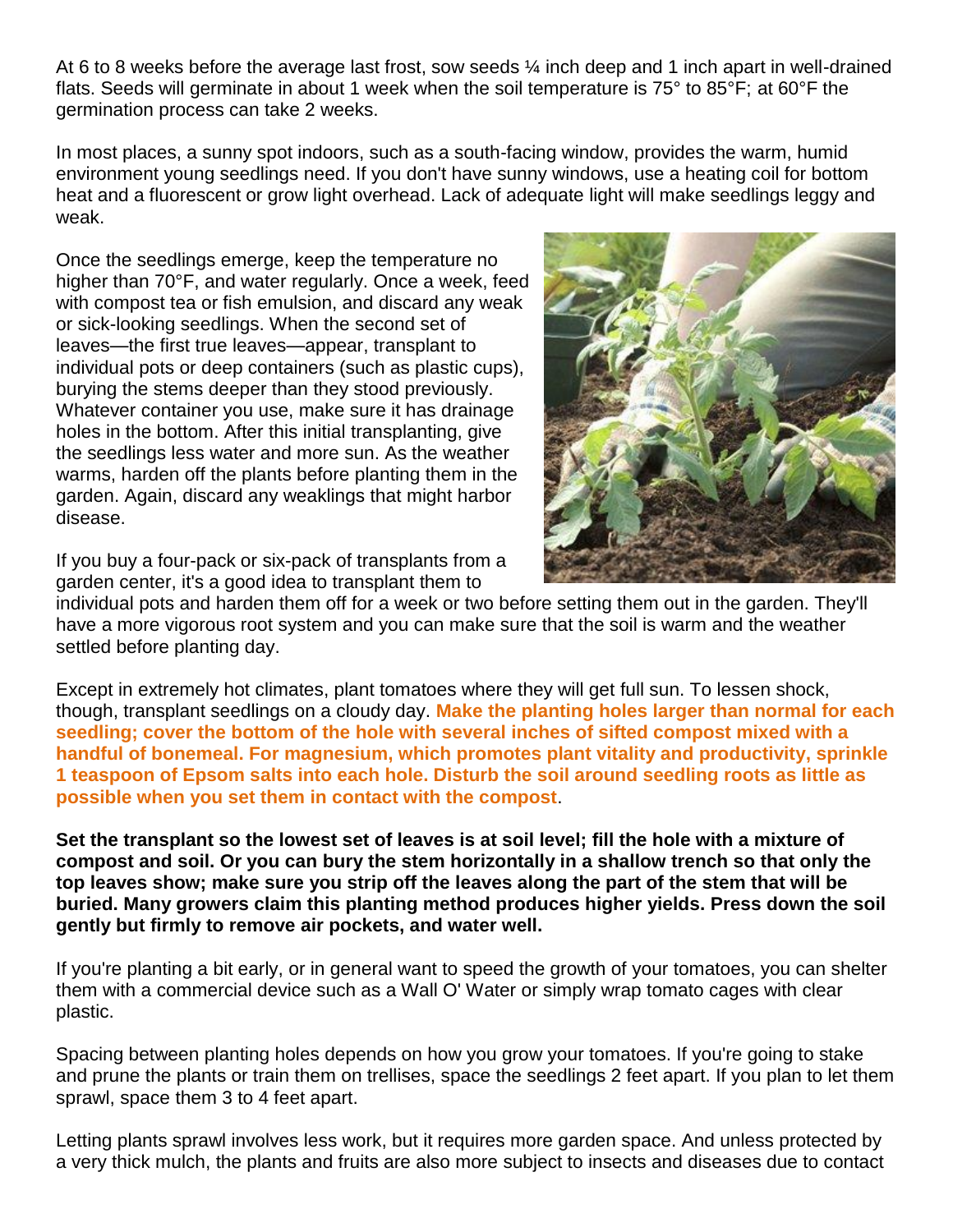with the soil —not to mention being more accessible to four-legged predators, such as voles.

If you plan to train your tomato plants on stakes or in cages, install the supports before planting. Pound 5- to 7-foot-long stakes 6 to 8 inches in the ground or insert the cages (it's a good idea to secure cages with stakes, too). As the vines grow on staked tomatoes, tie them loosely to the stake at 6 inch intervals with soft twine or strips of cloth or panty hose.

There are also ready-made tomato cages, but they are expensive to buy and usually aren't tall enough. (See handout on making your own super sturdy tomato cages).

#### **Any slight frost will harm young tomato plants**, and

nighttime temperatures below 55°F will prevent fruit from setting. In case of a late frost, protect transplants with

cloches or hotcaps, because cold damage early in a tomato's life can reduce fruit production for the entire season.

## **Growing guidelines**

**Cultivate lightly to keep down any weeds until the soil is warm, then lay down a deep mulch to smother the weeds and conserve moisture.** Give the plants at least 1 inch of water a week, keeping in mind that a deep soaking is better than several light waterings. Avoid wetting the foliage, since wet leaves are more prone to diseases.

#### **A weekly dose of liquid seaweed will increase fruit production and plant health, as will sidedressing with compost two or three times during the growing season.**

If you stake your plants, you may want to prune them to encourage higher yields. Pruned tomatoes take up less space and are likely to produce fruit 2 weeks earlier than unpruned ones; they do, however, take more work. Pruning tomatoes is different from pruning trees and shrubs—the only tools you should need are your fingers. You'll be removing suckers, which are small shoots that emerge from the main stem or side stem at the base of each leaf.

Leave a few suckers on the middle and top of the plant to protect the fruit from sunscald, especially if you live in a hot, sunny area, such as in the South. Sunscald produces light gray patches of skin that are subject to disease. When the vine reaches the top of the stakes or cage, pinch back the tips to encourage more flowering and fruit.

#### **Helpful hint for pinching tomato suckers**

Use your thumb and forefinger to snap off the small, tender shoots that sprout at the base of tomato leaf stems. If you need to use scissors or pruning shears, you've waited too long.

#### **Problems**

Although tomatoes are potentially subject to a range of pests and diseases, plants that are growing in rich soil with adequate spacing and support to keep them off the soil usually have few problems. Here are some of the common potential tomato problems:

 The **tomato hornworm**—a large, white-striped, green caterpillar—is an easy-to-spot pest. Just hand pick and destroy, or spray plants with Bt (*Bacillus thuringiensis*). If you're hand picking, check to see whether horn-worms have been attacked by parasitic wasps first—if they have,

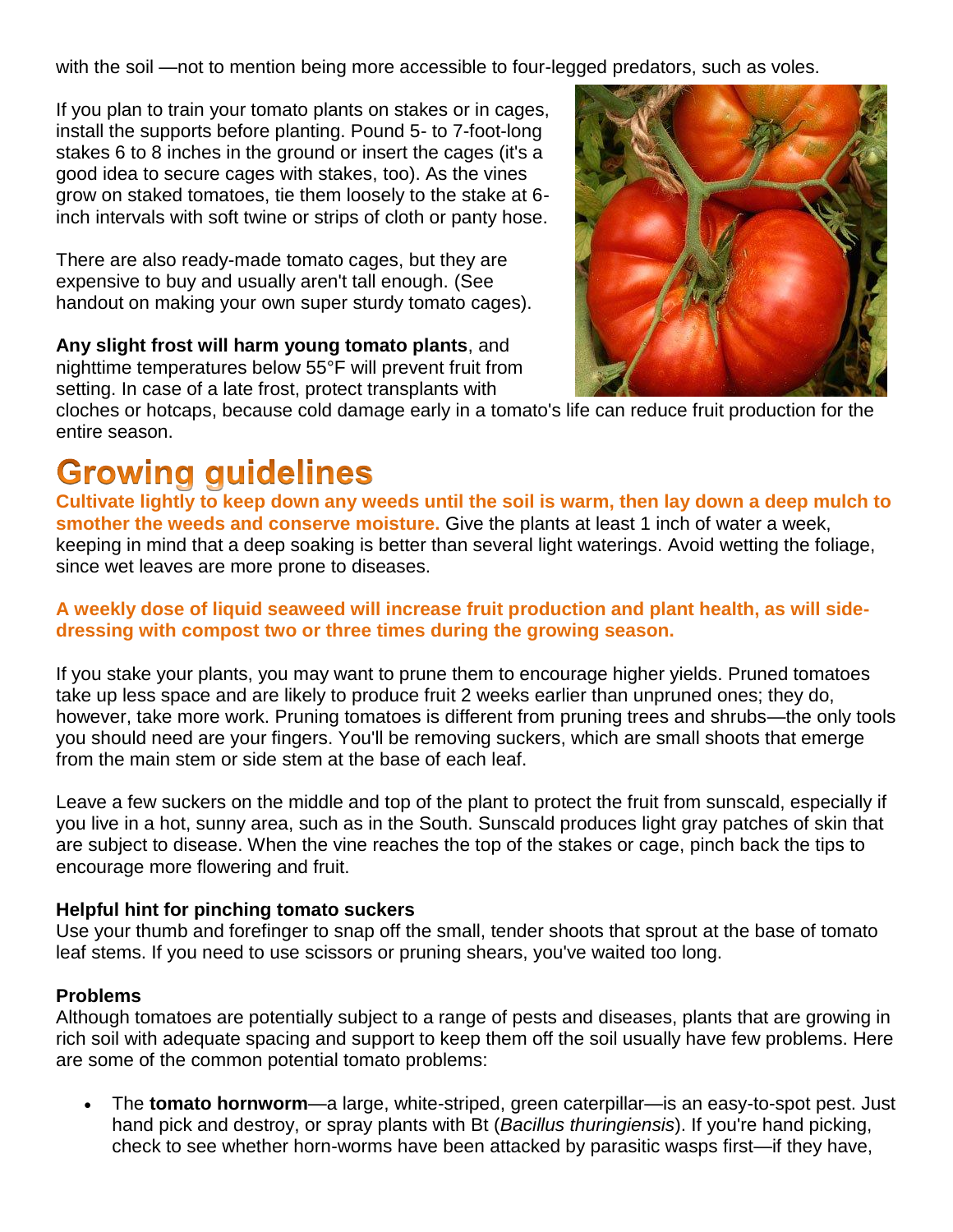the wasp larvae will have pupated, forming structures that look like small white grains of rice on the back of the hornworm. Leave these hornworms be so the wasps can spread. Also, plant dill near your tomatoes. It attracts hornworms, and they're easier to spot on dill than they are on tomato plants.

- **Aphids, flea [beetles,](http://www.rodalesorganiclife.com/node/14816) and cutworms** may also attack your tomato plants.
- Hard-to-spot **spider mites** look like tiny red dots on the undersides of leaves. Their feeding causes yellow speckling on leaves, which eventually turn brown and die. Knock these pests off the plant by spraying with water, or control with insecticidal soap.
- If you are new to growing tomatoes, check with your county extension agent to find out what diseases are prevalent in your area. If you can, choose varieties that are resistant to those diseases. Such resistance is generally indicated by one or more letters after the cultivar name. The code "VFNT," for example, indicates that the cultivar is resistant to Verticillium (V) and Fusarium (F) wilts, as well as nematodes (N) and tobacco mosaic (T).
- **Nematodes**, microscopic wormlike creatures, attack a plant's root system, stunting growth and lowering disease resistance. The best defenses against nematodes are **rotating crops and planting resistant cultivars**.
- **Verticillium wilt and Fusarium** wilt are two common tomato diseases. Should these wilts strike and cause leaves to curl up, turn yellow, and drop off, pull up and destroy infected plants, or put them in sealed containers and dispose of them with household trash.
- Another disease, **early blight**, makes dark, sunken areas on leaves just as the first fruits start to mature. Late blight appears as black, irregular, water-soaked patches on leaves and darkcolored spots on fruits. Both blights tend to occur during cool, rainy weather. To avoid losing your whole crop, quickly destroy or dispose of affected plants. The best defense is to plant resistant cultivars. Bicarbonate sprays can also help prevent the disease from infecting your plants.
- **Blossom drop**, where mature flowers fall off the plant, is most prevalent in cool rainy weather or where soil moisture is low and winds are hot and dry. It can also be from a magnesium deficiency or from infection by parasitic bacteria or fungi. Large-fruited tomatoes are particularly vulnerable. Fruit set can sometimes be encouraged by gently shaking the plant in the middle of a warm, sunny day or by tapping the stake to which the plant is tied.
- **Blossom-end rot** appears as a water-soaked spot near the blossom end when the fruit is about 1/3 developed. The spot enlarges and turns dark brown and leathery until it covers half the tomato. This problem is due to a calcium deficiency, often brought on by an uneven water supply. Blossom-end rot can also be caused by damaged feeder roots from careless transplanting, so always handle seedlings gently. Try to keep the soil evenly moist by using a mulch and watering when needed.
- Prolonged periods of heavy rainfall that keep the soil constantly moist can cause **leaf roll**, which can affect more than half the foliage and cut fruit production significantly. At first, the edges of leaves curl up to form cups; then the edges overlap and the leaves become firm and leathery to the touch. Keeping soil well drained and well aerated is about the only method of preventing this problem.
- Fruit with **cracks** that radiate from the stems or run around the shoulders are often caused by hot, rainy weather or by fluctuating moisture levels in the soil. Such cracks, aside from being unsightly, attract infections. To avoid them, make sure you don't overwater.
- Tomatoes—like eggplants, potatoes, and [peppers—](http://www.rodalesorganiclife.com/node/15096)are related to tobacco and subject to the same **diseases, including tobacco mosaic**. Therefore, don't smoke around such plants, and wash your hands after smoking before handling them. **Plan your garden so that nightshadefamily crops, such as peppers and tomatoes, are separated by plants from other families.**